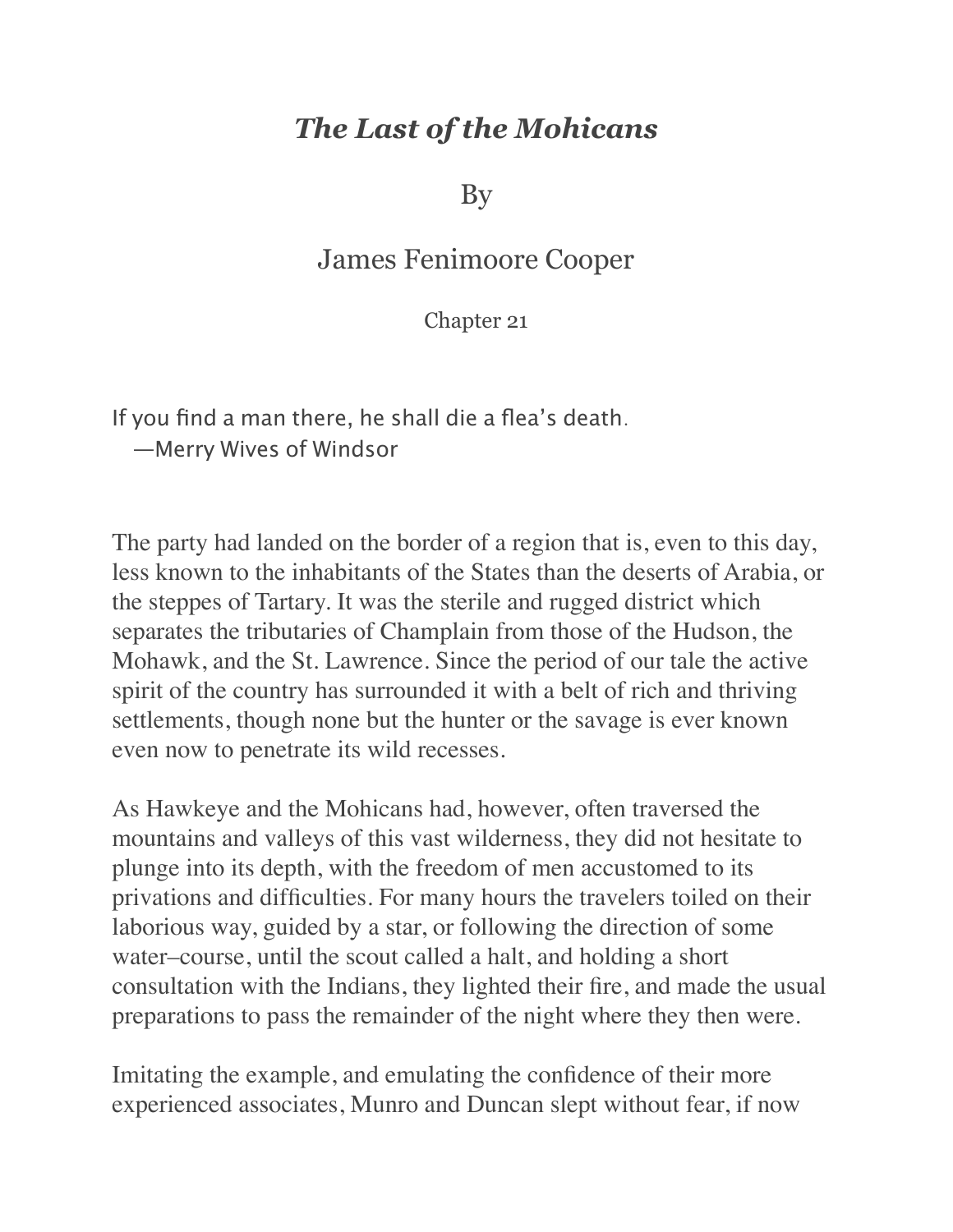without uneasiness. The dews were suffered to exhale, and the sun had dispersed the mists, and was shedding a strong and clear light in the forest, when the travelers resumed their journey.

After proceeding a few miles, the progress of Hawkeye, who led the advance, became more deliberate and watchful. He often stopped to examine the trees; nor did he cross a rivulet without attentively considering the quantity, the velocity, and the color of its waters. Distrusting his own judgment, his appeals to the opinion of Chingachgook were frequent and earnest. During one of these conferences Heyward observed that Uncas stood a patient and silent, though, as he imagined, an interested listener. He was strongly tempted to address the young chief, and demand his opinion of their progress; but the calm and dignified demeanor of the native induced him to believe, that, like himself, the other was wholly dependent on the sagacity and intelligence of the seniors of the party. At last the scout spoke in English, and at once explained the embarrassment of their situation.

"When I found that the home path of the Hurons run north," he said, "it did not need the judgment of many long years to tell that they would follow the valleys, and keep atween the waters of the Hudson and the Horican, until they might strike the springs of the Canada streams, which would lead them into the heart of the country of the Frenchers. Yet here are we, within a short range of the Scaroons, and not a sign of a trail have we crossed! Human natur' is weak, and it is possible we may not have taken the proper scent."

"Heaven protect us from such an error!" exclaimed Duncan. "Let us retrace our steps, and examine as we go, with keener eyes. Has Uncas no counsel to offer in such a strait?"

The young Mohican cast a glance at his father, but, maintaining his quiet and reserved mien, he continued silent. Chingachgook had caught the look, and motioning with his hand, he bade him speak. The moment this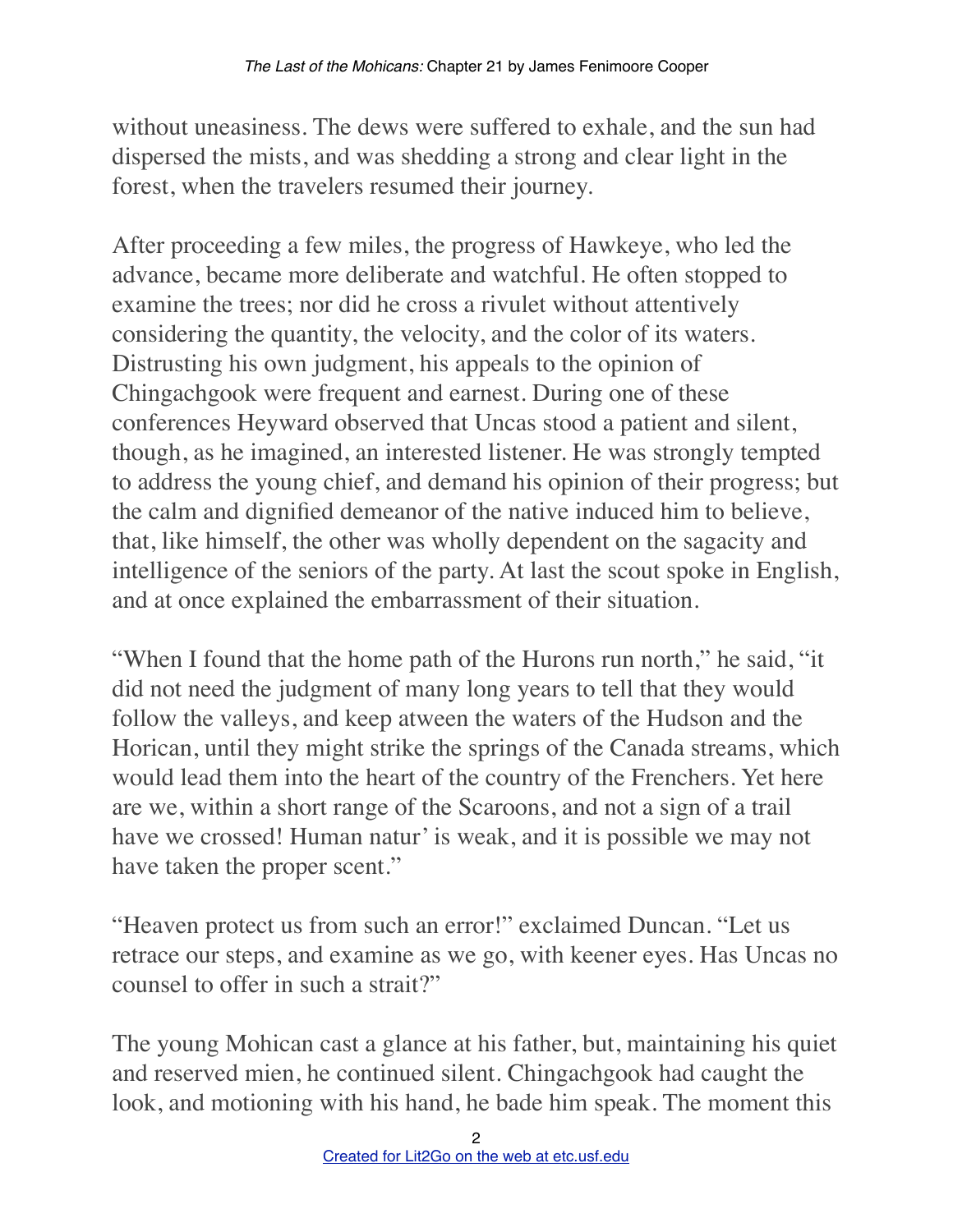permission was accorded, the countenance of Uncas changed from its grave composure to a gleam of intelligence and joy. Bounding forward like a deer, he sprang up the side of a little acclivity, a few rods in advance, and stood, exultingly, over a spot of fresh earth, that looked as though it had been recently upturned by the passage of some heavy animal. The eyes of the whole party followed the unexpected movement, and read their success in the air of triumph that the youth assumed.

"'Tis the trail!" exclaimed the scout, advancing to the spot; "the lad is quick of sight and keen of wit for his years."

"'Tis extraordinary that he should have withheld his knowledge so long," muttered Duncan, at his elbow.

"It would have been more wonderful had he spoken without a bidding. No, no; your young white, who gathers his learning from books and can measure what he knows by the page, may conceit that his knowledge, like his legs, outruns that of his fathers', but, where experience is the master, the scholar is made to know the value of years, and respects them accordingly."

"See!" said Uncas, pointing north and south, at the evident marks of the broad trail on either side of him, "the dark– hair has gone toward the forest."

"Hound never ran on a more beautiful scent," responded the scout, dashing forward, at once, on the indicated route; "we are favored, greatly favored, and can follow with high noses. Ay, here are both your waddling beasts: this Huron travels like a white general. The fellow is stricken with a judgment, and is mad! Look sharp for wheels, Sagamore," he continued, looking back, and laughing in his newly awakened satisfaction; "we shall soon have the fool journeying in a coach, and that with three of the best pair of eyes on the borders in his rear."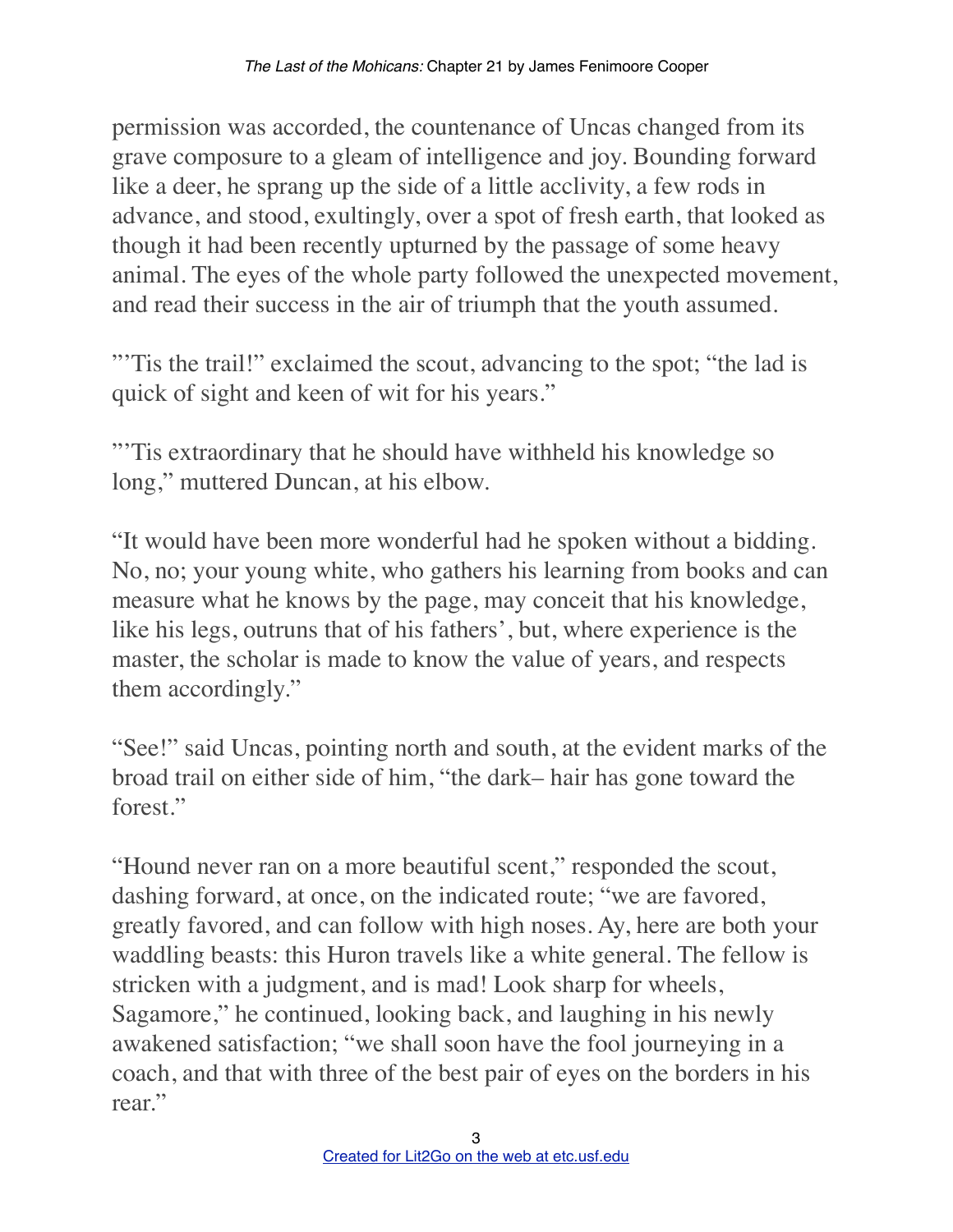The spirits of the scout, and the astonishing success of the chase, in which a circuitous distance of more than forty miles had been passed, did not fail to impart a portion of hope to the whole party. Their advance was rapid; and made with as much confidence as a traveler would proceed along a wide highway. If a rock, or a rivulet, or a bit of earth harder than common, severed the links of the clew they followed, the true eye of the scout recovered them at a distance, and seldom rendered the delay of a single moment necessary. Their progress was much facilitated by the certainty that Magua had found it necessary to journey through the valleys; a circumstance which rendered the general direction of the route sure. Nor had the Huron entirely neglected the arts uniformly practised by the natives when retiring in front of an enemy. False trails and sudden turnings were frequent, wherever a brook or the formation of the ground rendered them feasible; but his pursuers were rarely deceived, and never failed to detect their error, before they had lost either time or distance on the deceptive track.

By the middle of the afternoon they had passed the Scaroons, and were following the route of the declining sun. After descending an eminence to a low bottom, through which a swift stream glided, they suddenly came to a place where the party of Le Renard had made a halt. Extinguished brands were lying around a spring, the offals of a deer were scattered about the place, and the trees bore evident marks of having been browsed by the horses. At a little distance, Heyward discovered, and contemplated with tender emotion, the small bower under which he was fain to believe that Cora and Alice had reposed. But while the earth was trodden, and the footsteps of both men and beasts were so plainly visible around the place, the trail appeared to have suddenly ended.

It was easy to follow the tracks of the Narragansetts, but they seemed only to have wandered without guides, or any other object than the pursuit of food. At length Uncas, who, with his father, had endeavored to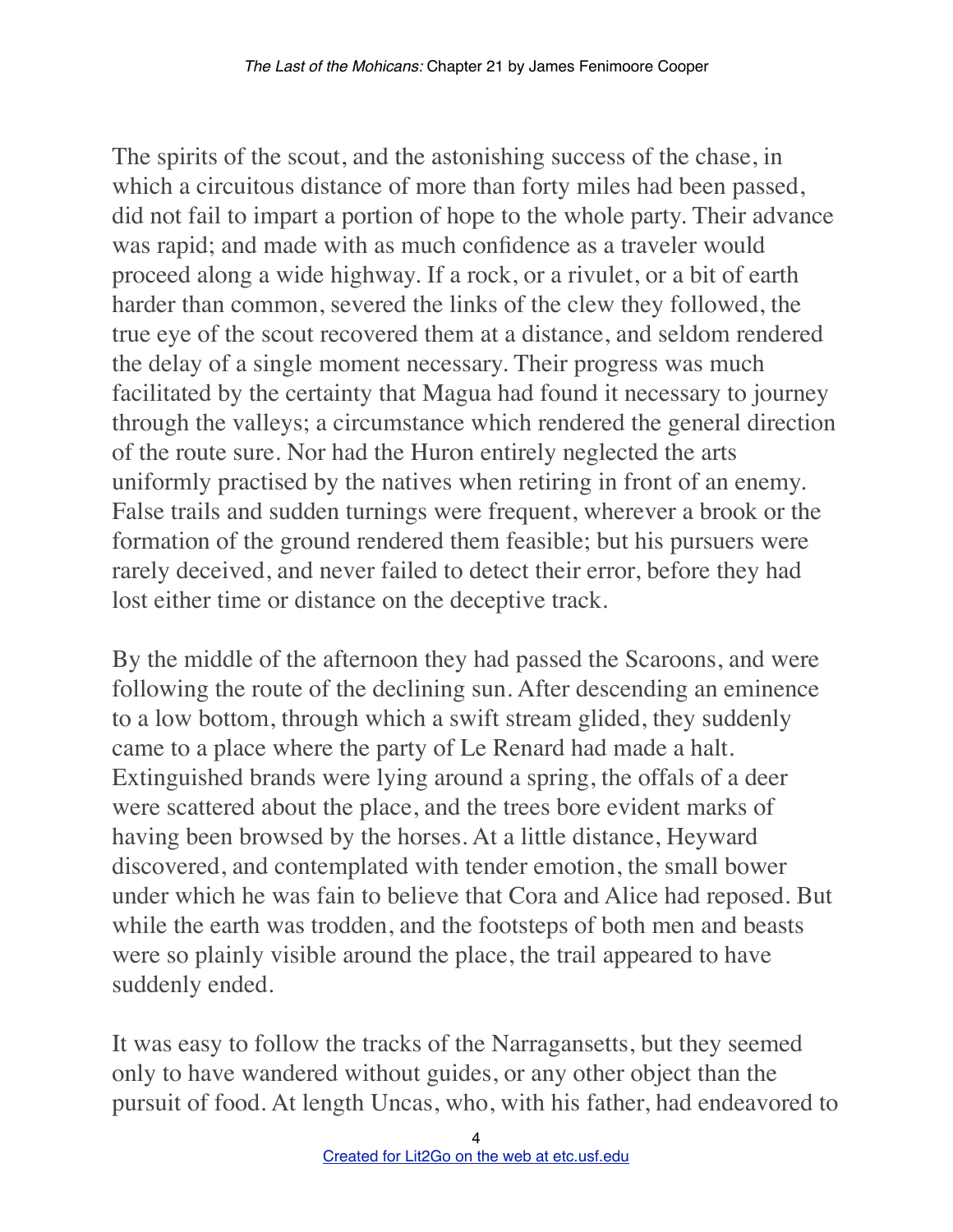trace the route of the horses, came upon a sign of their presence that was quite recent. Before following the clew, he communicated his success to his companions; and while the latter were consulting on the circumstance, the youth reappeared, leading the two fillies, with their saddles broken, and the housings soiled, as though they had been permitted to run at will for several days.

"What should this prove?" said Duncan, turning pale, and glancing his eyes around him, as if he feared the brush and leaves were about to give up some horrid secret.

"That our march is come to a quick end, and that we are in an enemy's country," returned the scout. "Had the knave been pressed, and the gentle ones wanted horses to keep up with the party, he might have taken their scalps; but without an enemy at his heels, and with such rugged beasts as these, he would not hurt a hair of their heads. I know your thoughts, and shame be it to our color that you have reason for them; but he who thinks that even a Mingo would ill–treat a woman, unless it be to tomahawk her, knows nothing of Indian natur', or the laws of the woods. No, no; I have heard that the French Indians had come into these hills to hunt the moose, and we are getting within scent of their camp. Why should they not? The morning and evening guns of Ty may be heard any day among these mountains; for the Frenchers are running a new line atween the provinces of the king and the Canadas. It is true that the horses are here, but the Hurons are gone; let us, then, hunt for the path by which they parted."

Hawkeye and the Mohicans now applied themselves to their task in good earnest. A circle of a few hundred feet in circumference was drawn, and each of the party took a segment for his portion. The examination, however, resulted in no discovery. The impressions of footsteps were numerous, but they all appeared like those of men who had wandered about the spot, without any design to quit it. Again the scout and his companions made the circuit of the halting place, each slowly following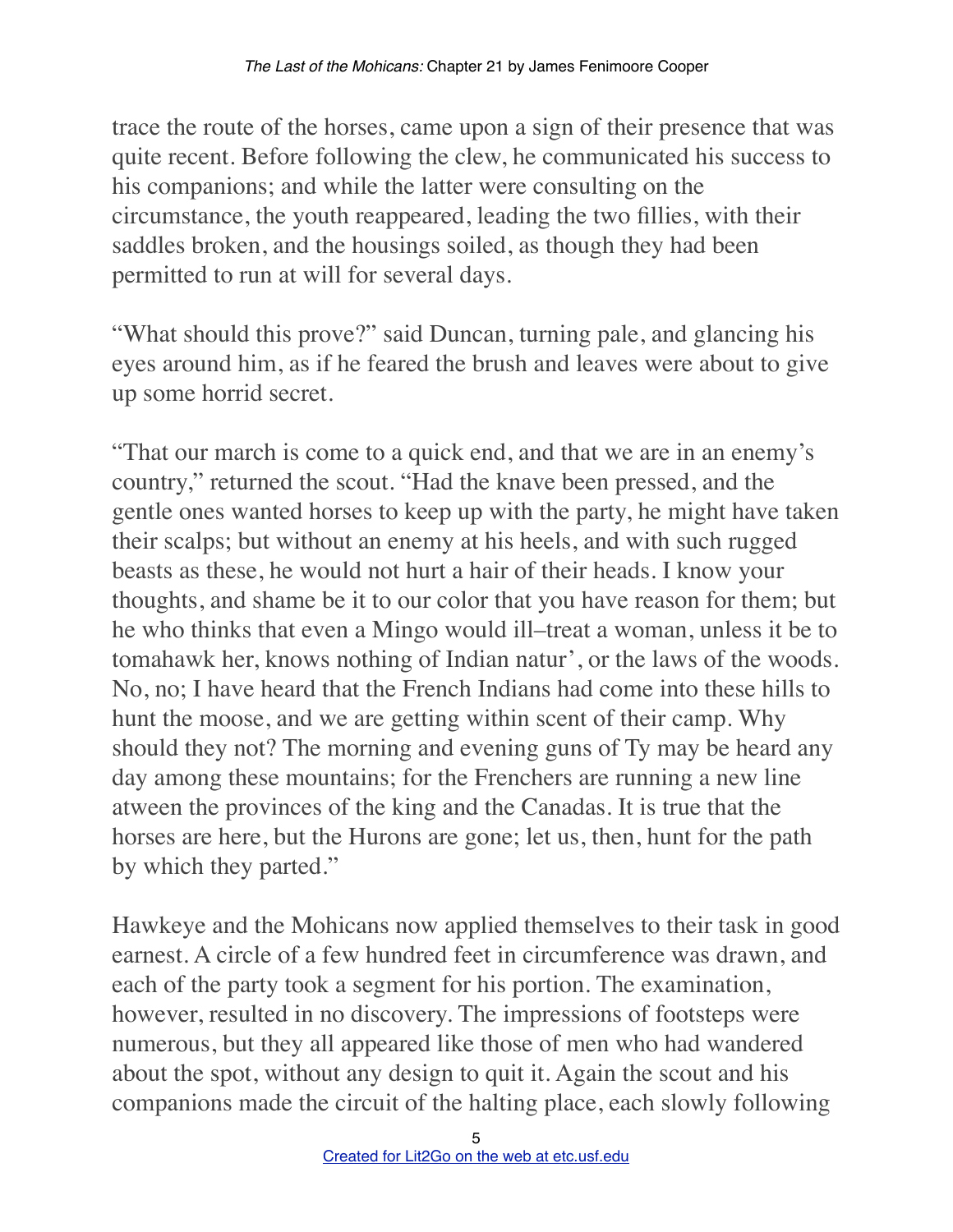the other, until they assembled in the center once more, no wiser than when they started.

"Such cunning is not without its deviltry," exclaimed Hawkeye, when he met the disappointed looks of his assistants.

"We must get down to it, Sagamore, beginning at the spring, and going over the ground by inches. The Huron shall never brag in his tribe that he has a foot which leaves no print."

Setting the example himself, the scout engaged in the scrutiny with renewed zeal. Not a leaf was left unturned. The sticks were removed, and the stones lifted; for Indian cunning was known frequently to adopt these objects as covers, laboring with the utmost patience and industry, to conceal each footstep as they proceeded. Still no discovery was made. At length Uncas, whose activity had enabled him to achieve his portion of the task the soonest, raked the earth across the turbid little rill which ran from the spring, and diverted its course into another channel. So soon as its narrow bed below the dam was dry, he stooped over it with keen and curious eyes. A cry of exultation immediately announced the success of the young warrior. The whole party crowded to the spot where Uncas pointed out the impression of a moccasin in the moist alluvion.

"This lad will be an honor to his people," said Hawkeye, regarding the trail with as much admiration as a naturalist would expend on the tusk of a mammoth or the rib of a mastodon; "ay, and a thorn in the sides of the Hurons. Yet that is not the footstep of an Indian! the weight is too much on the heel, and the toes are squared, as though one of the French dancers had been in, pigeon–winging his tribe! Run back, Uncas, and bring me the size of the singer's foot. You will find a beautiful print of it just opposite yon rock, agin the hillside."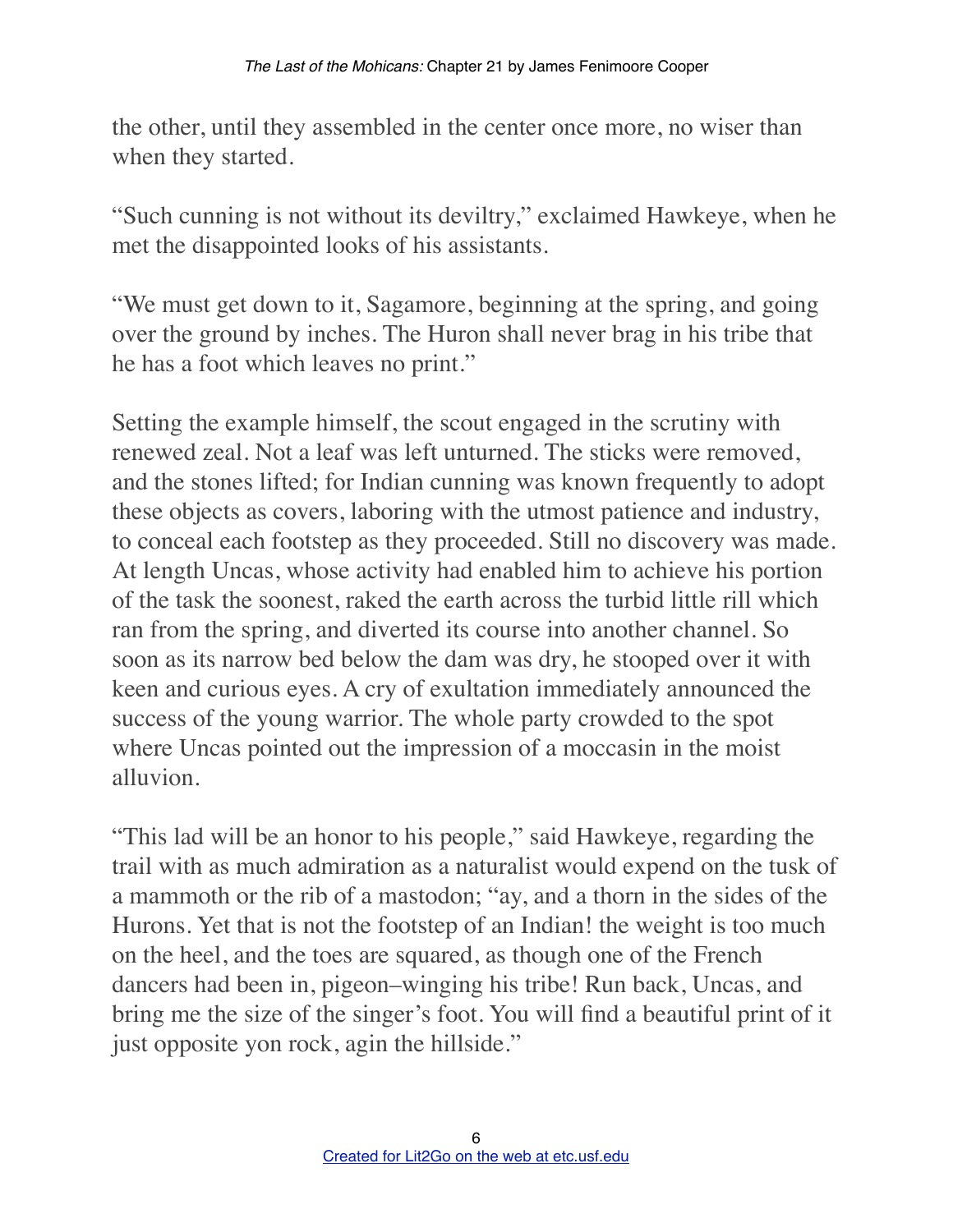While the youth was engaged in this commission, the scout and Chingachgook were attentively considering the impressions. The measurements agreed, and the former unhesitatingly pronounced that the footstep was that of David, who had once more been made to exchange his shoes for moccasins.

"I can now read the whole of it, as plainly as if I had seen the arts of Le Subtil," he added; "the singer being a man whose gifts lay chiefly in his throat and feet, was made to go first, and the others have trod in his steps, imitating their formation."

"But," cried Duncan, "I see no signs of—"

"The gentle ones," interrupted the scout; "the varlet has found a way to carry them, until he supposed he had thrown any followers off the scent. My life on it, we see their pretty little feet again, before many rods go by."

The whole party now proceeded, following the course of the rill, keeping anxious eyes on the regular impressions. The water soon flowed into its bed again, but watching the ground on either side, the foresters pursued their way content with knowing that the trail lay beneath. More than half a mile was passed, before the rill rippled close around the base of an extensive and dry rock. Here they paused to make sure that the Hurons had not quitted the water.

It was fortunate they did so. For the quick and active Uncas soon found the impression of a foot on a bunch of moss, where it would seem an Indian had inadvertently trodden. Pursuing the direction given by this discovery, he entered the neighboring thicket, and struck the trail, as fresh and obvious as it had been before they reached the spring. Another shout announced the good fortune of the youth to his companions, and at once terminated the search.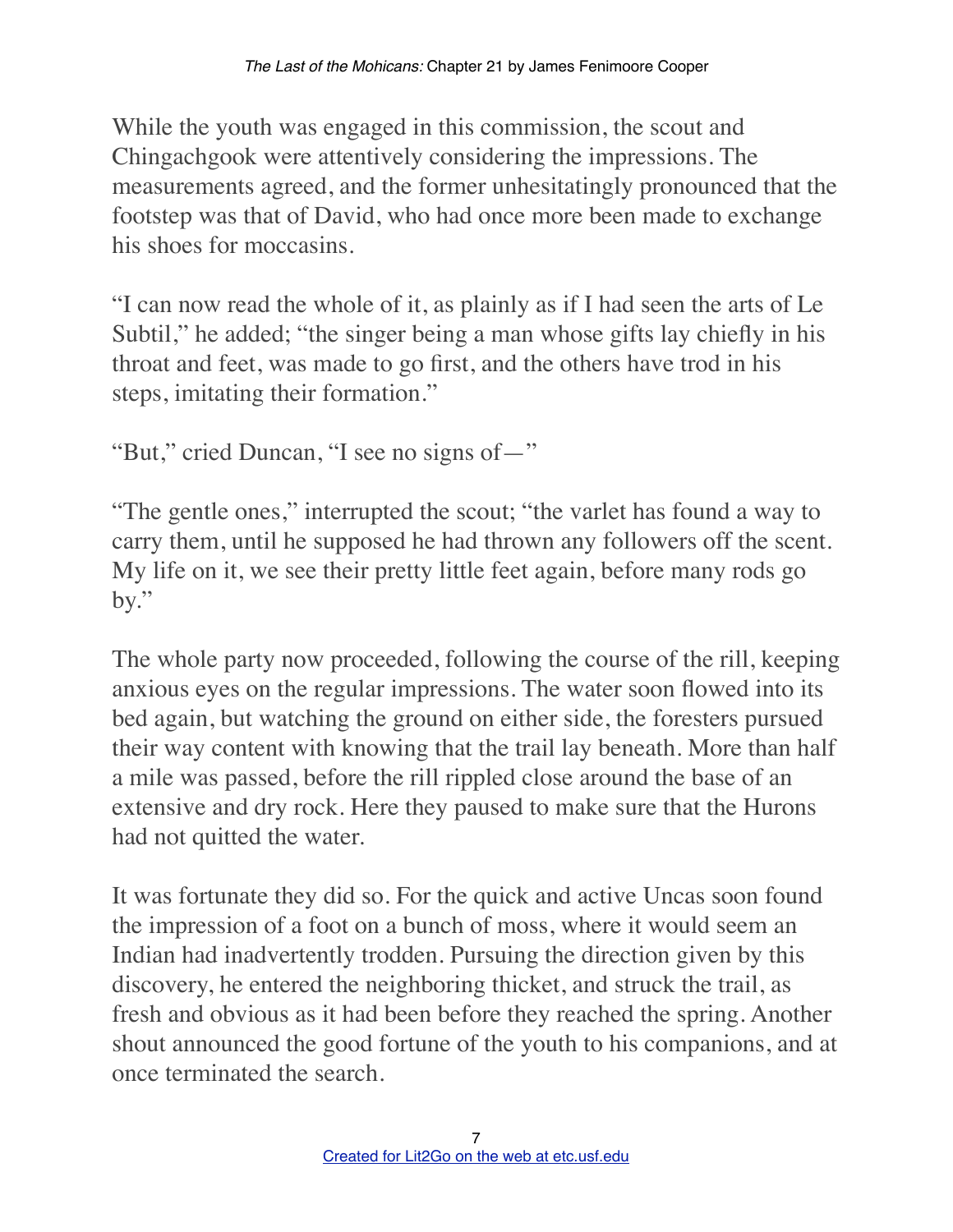"Ay, it has been planned with Indian judgment," said the scout, when the party was assembled around the place, "and would have blinded white eyes."

"Shall we proceed?" demanded Heyward.

"Softly, softly, we know our path; but it is good to examine the formation of things. This is my schooling, major; and if one neglects the book, there is little chance of learning from the open land of Providence. All is plain but one thing, which is the manner that the knave contrived to get the gentle ones along the blind trail. Even a Huron would be too proud to let their tender feet touch the water."

"Will this assist in explaining the difficulty?" said Heyward, pointing toward the fragments of a sort of handbarrow, that had been rudely constructed of boughs, and bound together with withes, and which now seemed carelessly cast aside as useless.

"'Tis explained!" cried the delighted Hawkeye. "If them varlets have passed a minute, they have spent hours in striving to fabricate a lying end to their trail! Well, I've known them to waste a day in the same manner to as little purpose. Here we have three pair of moccasins, and two of little feet. It is amazing that any mortal beings can journey on limbs so small! Pass me the thong of buckskin, Uncas, and let me take the length of this foot. By the Lord, it is no longer than a child's and yet the maidens are tall and comely. That Providence is partial in its gifts, for its own wise reasons, the best and most contented of us must allow."

"The tender limbs of my daughters are unequal to these hardships," said Munro, looking at the light footsteps of his children, with a parent's love; "we shall find their fainting forms in this desert."

"Of that there is little cause of fear," returned the scout, slowly shaking his head; "this is a firm and straight, though a light step, and not over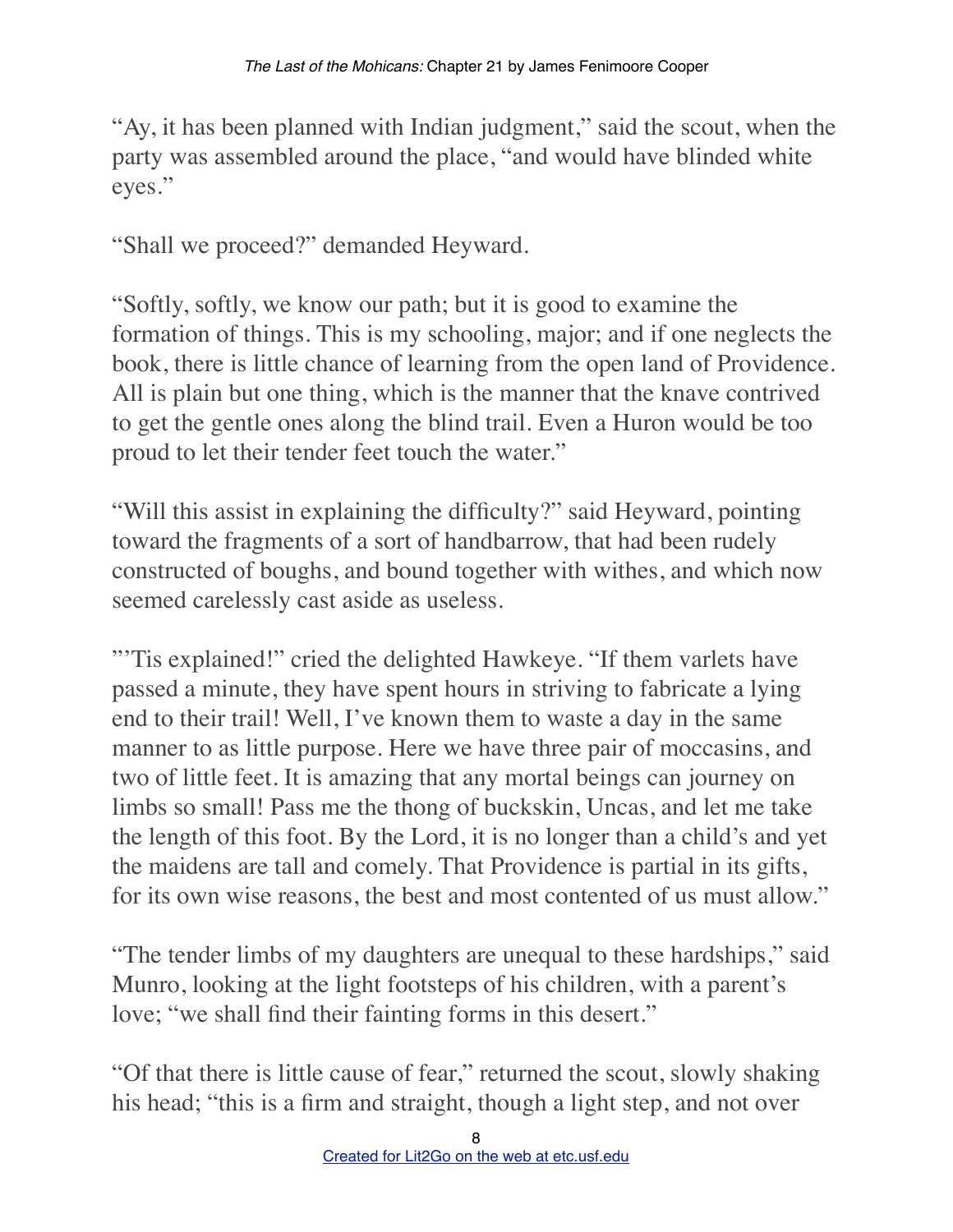long. See, the heel has hardly touched the ground; and there the dark– hair has made a little jump, from root to root. No, no; my knowledge for it, neither of them was nigh fainting, hereaway. Now, the singer was beginning to be footsore and leg–weary, as is plain by his trail. There, you see, he slipped; here he has traveled wide and tottered; and there again it looks as though he journeyed on snowshoes. Ay, ay, a man who uses his throat altogether, can hardly give his legs a proper training."

From such undeniable testimony did the practised woodsman arrive at the truth, with nearly as much certainty and precision as if he had been a witness of all those events which his ingenuity so easily elucidated. Cheered by these assurances, and satisfied by a reasoning that was so obvious, while it was so simple, the party resumed its course, after making a short halt, to take a hurried repast.

When the meal was ended, the scout cast a glance upward at the setting sun, and pushed forward with a rapidity which compelled Heyward and the still vigorous Munro to exert all their muscles to equal. Their route now lay along the bottom which has already been mentioned. As the Hurons had made no further efforts to conceal their footsteps, the progress of the pursuers was no longer delayed by uncertainty. Before an hour had elapsed, however, the speed of Hawkeye sensibly abated, and his head, instead of maintaining its former direct and forward look, began to turn suspiciously from side to side, as if he were conscious of approaching danger. He soon stopped again, and waited for the whole party to come up.

"I scent the Hurons," he said, speaking to the Mohicans; "yonder is open sky, through the treetops, and we are getting too nigh their encampment. Sagamore, you will take the hillside, to the right; Uncas will bend along the brook to the left, while I will try the trail. If anything should happen, the call will be three croaks of a crow. I saw one of the birds fanning himself in the air, just beyond the dead oak—another sign that we are approaching an encampment."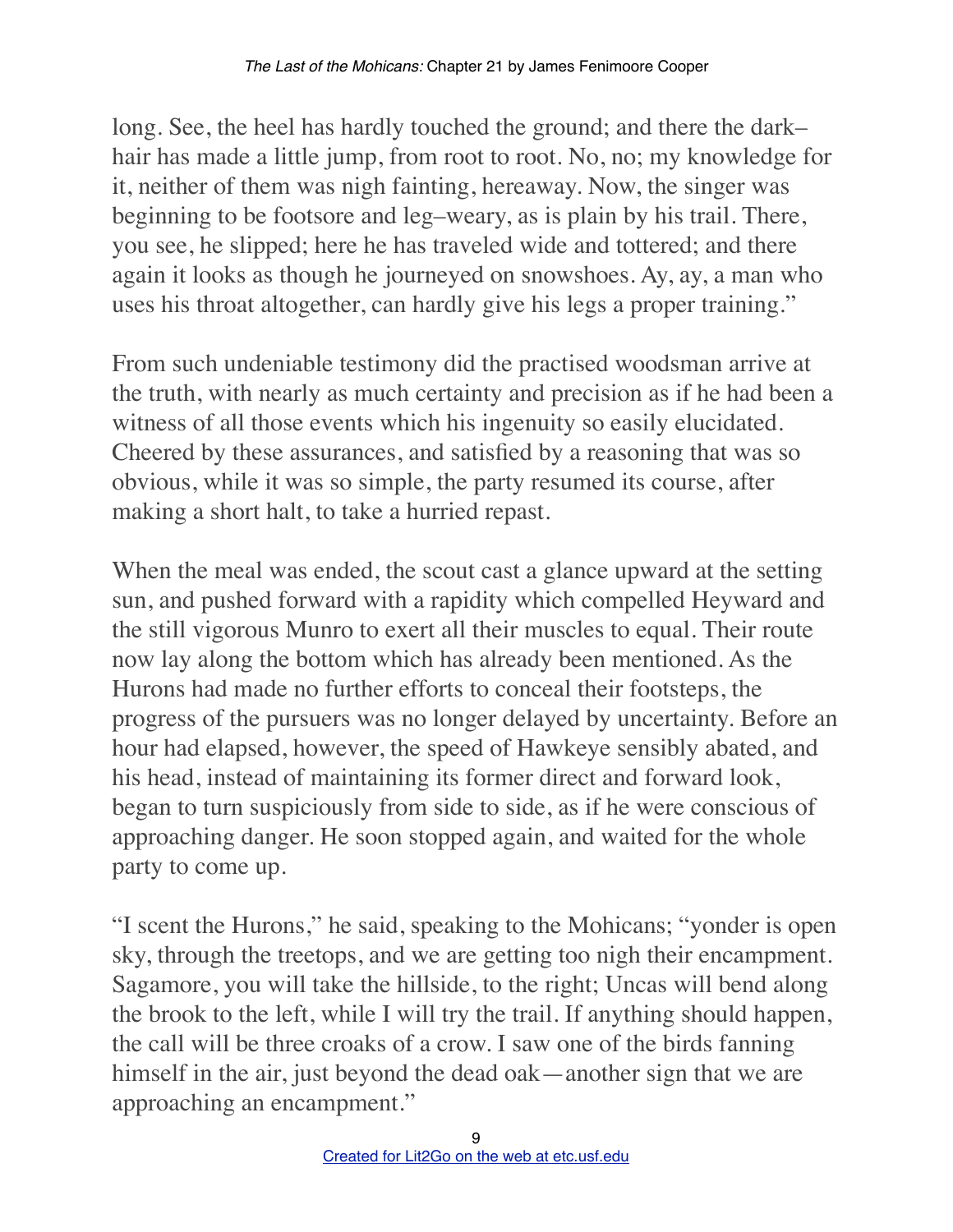The Indians departed their several ways without reply, while Hawkeye cautiously proceeded with the two gentlemen. Heyward soon pressed to the side of their guide, eager to catch an early glimpse of those enemies he had pursued with so much toil and anxiety. His companion told him to steal to the edge of the wood, which, as usual, was fringed with a thicket, and wait his coming, for he wished to examine certain suspicious signs a little on one side. Duncan obeyed, and soon found himself in a situation to command a view which he found as extraordinary as it was novel.

The trees of many acres had been felled, and the glow of a mild summer's evening had fallen on the clearing, in beautiful contrast to the gray light of the forest. A short distance from the place where Duncan stood, the stream had seemingly expanded into a little lake, covering most of the low land, from mountain to mountain. The water fell out of this wide basin, in a cataract so regular and gentle, that it appeared rather to be the work of human hands than fashioned by nature. A hundred earthen dwellings stood on the margin of the lake, and even in its waters, as though the latter had overflowed its usual banks. Their rounded roofs, admirably molded for defense against the weather, denoted more of industry and foresight than the natives were wont to bestow on their regular habitations, much less on those they occupied for the temporary purposes of hunting and war. In short, the whole village or town, whichever it might be termed, possessed more of method and neatness of execution, than the white men had been accustomed to believe belonged, ordinarily, to the Indian habits. It appeared, however, to be deserted. At least, so thought Duncan for many minutes; but, at length, he fancied he discovered several human forms advancing toward him on all fours, and apparently dragging in the train some heavy, and as he was quick to apprehend, some formidable engine. Just then a few dark– looking heads gleamed out of the dwellings, and the place seemed suddenly alive with beings, which, however, glided from cover to cover so swiftly, as to allow no opportunity of examining their humors or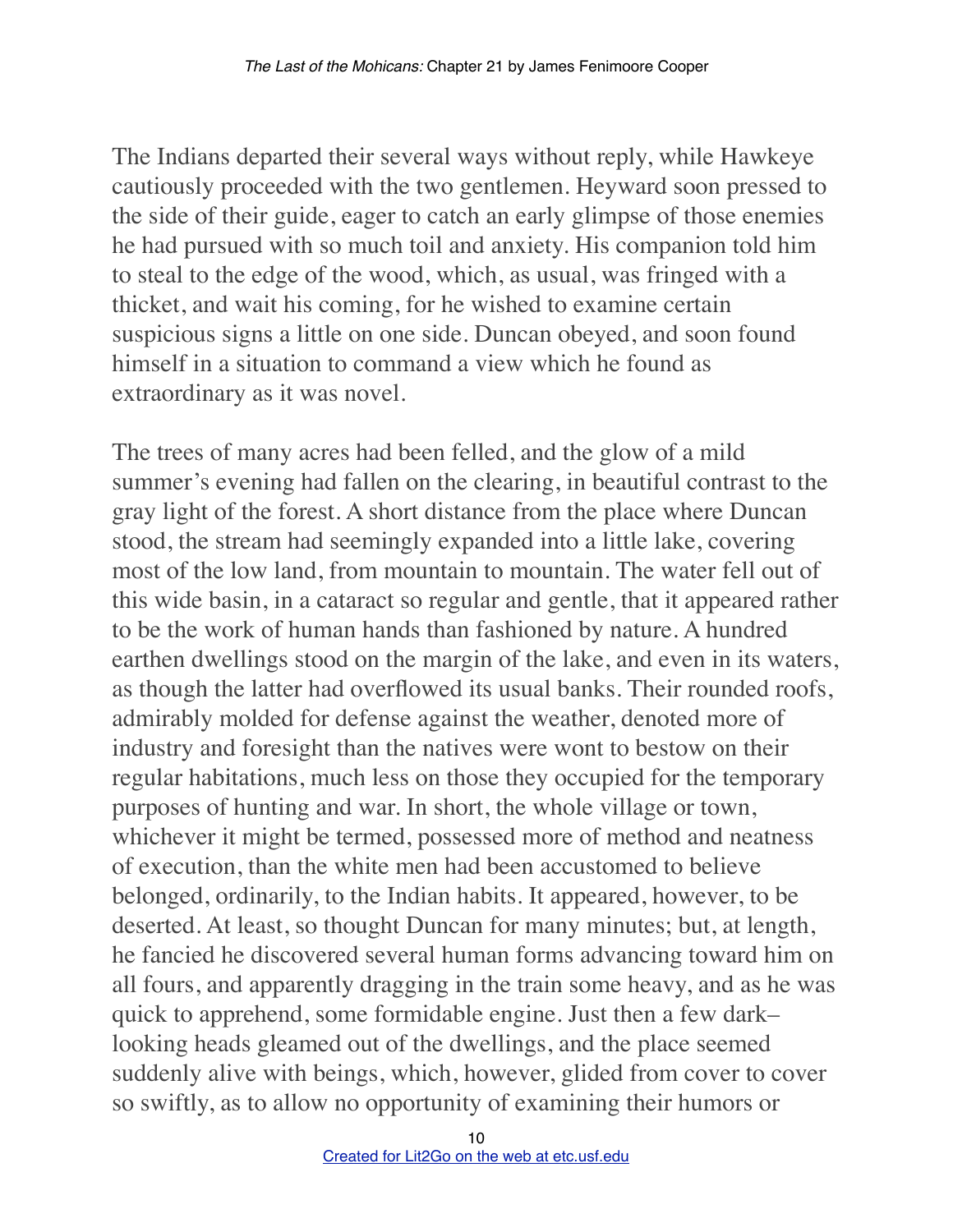pursuits. Alarmed at these suspicious and inexplicable movements, he was about to attempt the signal of the crows, when the rustling of leaves at hand drew his eyes in another direction.

The young man started, and recoiled a few paces instinctively, when he found himself within a hundred yards of a stranger Indian. Recovering his recollection on the instant, instead of sounding an alarm, which might prove fatal to himself, he remained stationary, an attentive observer of the other's motions.

An instant of calm observation served to assure Duncan that he was undiscovered. The native, like himself, seemed occupied in considering the low dwellings of the village, and the stolen movements of its inhabitants. It was impossible to discover the expression of his features through the grotesque mask of paint under which they were concealed, though Duncan fancied it was rather melancholy than savage. His head was shaved, as usual, with the exception of the crown, from whose tuft three or four faded feathers from a hawk's wing were loosely dangling. A ragged calico mantle half encircled his body, while his nether garment was composed of an ordinary shirt, the sleeves of which were made to perform the office that is usually executed by a much more commodious arrangement. His legs were, however, covered with a pair of good deer– skin moccasins. Altogether, the appearance of the individual was forlorn and miserable.

Duncan was still curiously observing the person of his neighbor when the scout stole silently and cautiously to his side.

"You see we have reached their settlement or encampment," whispered the young man; "and here is one of the savages himself, in a very embarrassing position for our further movements."

Hawkeye started, and dropped his rifle, when, directed by the finger of his companion, the stranger came under his view. Then lowering the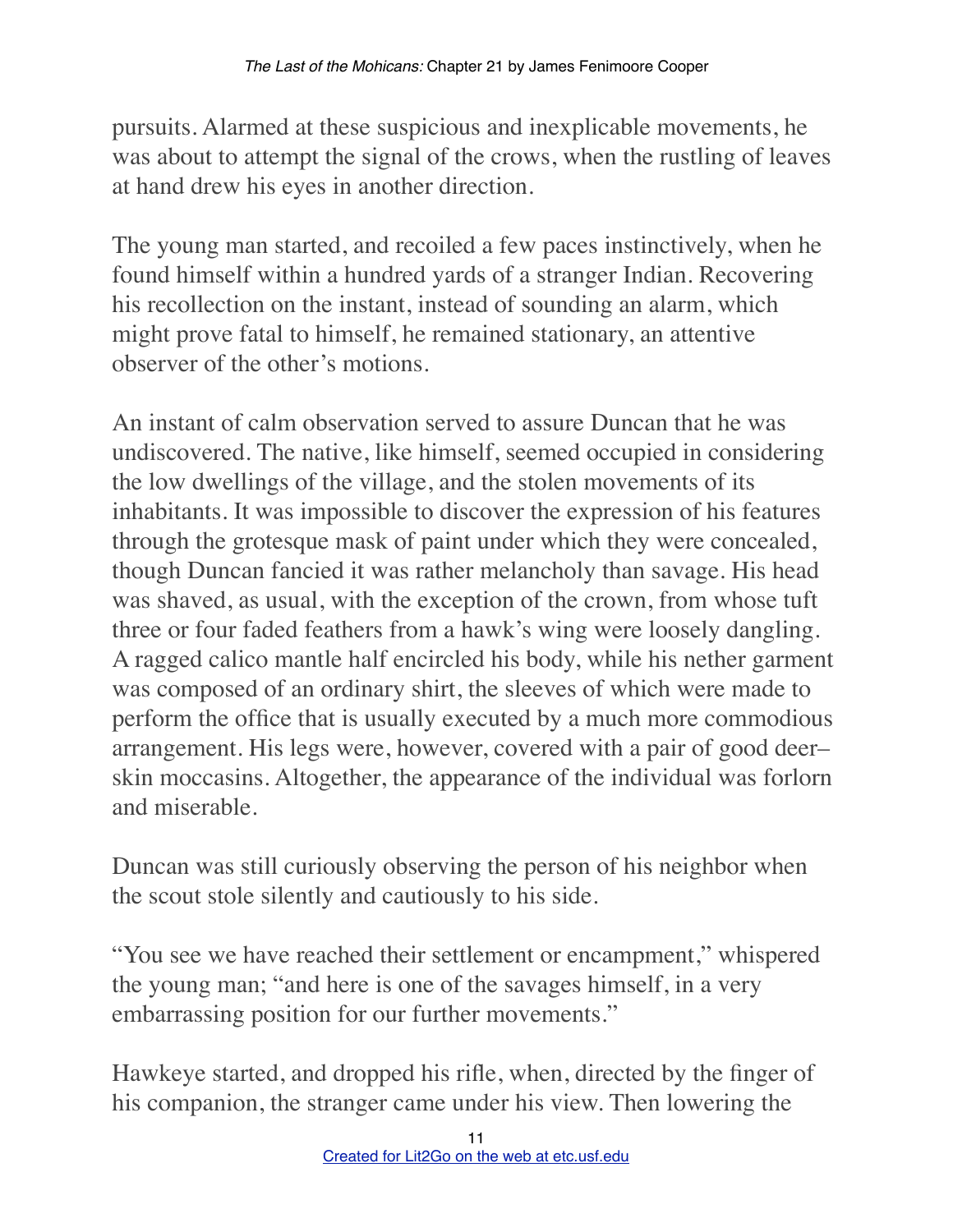dangerous muzzle he stretched forward his long neck, as if to assist a scrutiny that was already intensely keen.

"The imp is not a Huron," he said, "nor of any of the Canada tribes; and yet you see, by his clothes, the knave has been plundering a white. Ay, Montcalm has raked the woods for his inroad, and a whooping, murdering set of varlets has he gathered together. Can you see where he has put his rifle or his bow?"

"He appears to have no arms; nor does he seem to be viciously inclined. Unless he communicate the alarm to his fellows, who, as you see, are dodging about the water, we have but little to fear from him."

The scout turned to Heyward, and regarded him a moment with unconcealed amazement. Then opening wide his mouth, he indulged in unrestrained and heartfelt laughter, though in that silent and peculiar manner which danger had so long taught him to practise.

Repeating the words, "Fellows who are dodging about the water!" he added, "so much for schooling and passing a boyhood in the settlements! The knave has long legs, though, and shall not be trusted. Do you keep him under your rifle while I creep in behind, through the bush, and take him alive. Fire on no account."

Heyward had already permitted his companion to bury part of his person in the thicket, when, stretching forth his arm, he arrested him, in order to ask:

"If I see you in danger, may I not risk a shot?"

Hawkeye regarded him a moment, like one who knew not how to take the question; then, nodding his head, he answered, still laughing, though inaudibly: